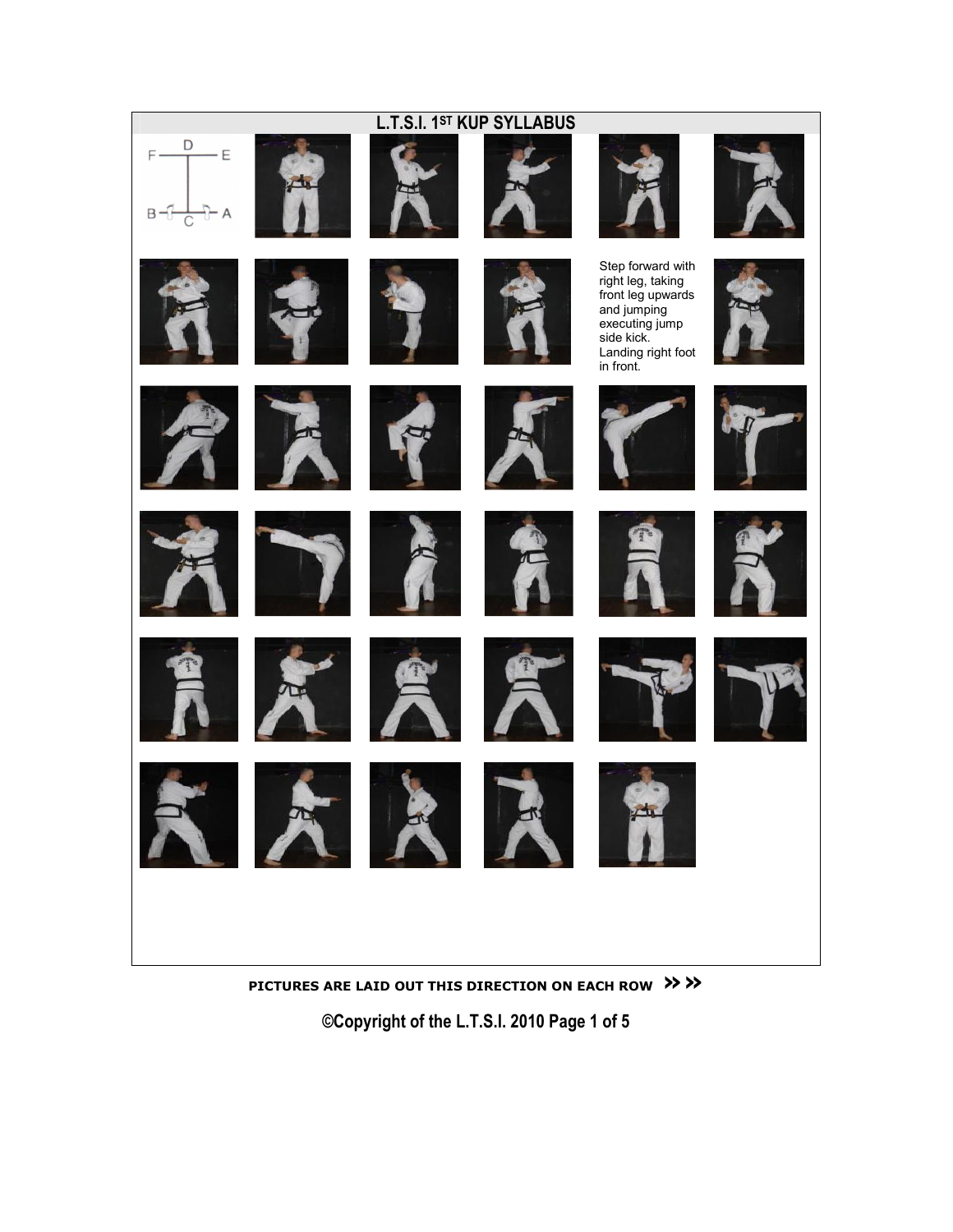## CHOONG-MOO Movements - 30 Ready Posture - PARALLEL READY STANCE

1. Move the left foot to B forming a right L-stance toward B while executing a twin knife-hand block.

2. Move the right foot to B forming a right walking stance toward B while executing a high front strike to B with the right knife-hand and bring the left back hand in front of the forehead.

3. Move the right foot to A turning clockwise to form a left L-stance toward A while executing a middle guarding block to A with a knife-hand.

4. Move the left foot to A forming a left walking stance toward A while executing a high thrust to A with the left flat finger tip.

**5.** Move the left foot to D forming a right L-stance toward D while executing a middle guarding block to D with a knife-hand.

6. Turn the face to C forming a left bending ready stance A toward C.

7. Execute a middle side piercing kick to C with the right foot.

8. Lower the right foot to C forming a right L-stance toward D while executing a middle guarding block to D with a knife-hand.

9. Execute a flying side piercing kick to D with the right foot soon after moving it to D and then land to D forming a left L-stance toward D while executing a middle guarding block to D with a knife-hand.

10. Move the left foot to E turning counter clockwise to form a right L-stance toward E at the same time executing a low block to E with the left forearm.

11. Extend both hands upward as if to grab the opponent's head while forming a left walking stance toward E, slipping the left foot.

12. Execute an upward kick to E with the right knee pulling both hands downward.

13. Lower the right foot to the left foot and then move the left foot to F forming a left walking stance toward F while executing a high front strike to F with the right reverse knife-hand, bringing the left back hand under the right elbow joint.

14. Execute a high turning kick to DF with the right foot and then lower it to the left foot.

15. Execute a middle back piercing kick to F with the left foot. Perform 14 and 15 in a fast motion. 16. Lower the left foot to F forming a left L-stance toward E while executing a middle guarding block to E with the forearm.

17. Execute a middle turning kick to DE with the left foot.

18. Lower the left foot to the right foot and then move the right foot to C forming a right fixed stance toward C while executing a U-shape block toward C.

19. Jump and spin around counter clockwise, landing on the same spot to form a left L-stance toward C while executing a middle guarding block to C with a knife-hand.

20. Move the left foot to C forming a left walking stance toward C at the same time executing a low thrust to C with the right upset fingertip.

21. Execute a side back strike to D with the right back fist and a low block to C with the left forearm while forming a right L-stance toward C, pulling the left foot.

22. Move the right foot to C forming a right walking stance toward C while executing a middle thrust to C with the right straight finger tip.

23. Move the left foot to B turning counter clockwise to form a left walking stance toward B while executing a high block to B with the left double forearm.

24. Move the right foot to B forming a sitting stance toward C while executing a middle front block to C with the right forearm and then a high side strike to B with the right back fist.

25. Execute a middle side piercing kick to A with the right foot turning counter clockwise and then lower it to A.

26. Execute a middle side piercing kick to A with the left foot turning clockwise.

27. Lower the left foot to A and then execute a checking block to B with an X-knife-hand while forming a left L-stance toward B pivoting with the left foot.

28. Move the left foot to B forming a left walking stance toward B while executing an upward block to B with a twin palm.

29. Move the left foot on line AB and then execute a rising block with the right forearm while forming a right walking stance toward A.

30. Execute a middle punch to A with the left fist while maintaining a right walking stance toward A. **END:** Bring the left foot back to a ready posture.

# ©Copyright of the L.T.S.I. 2010 Page 2 of 5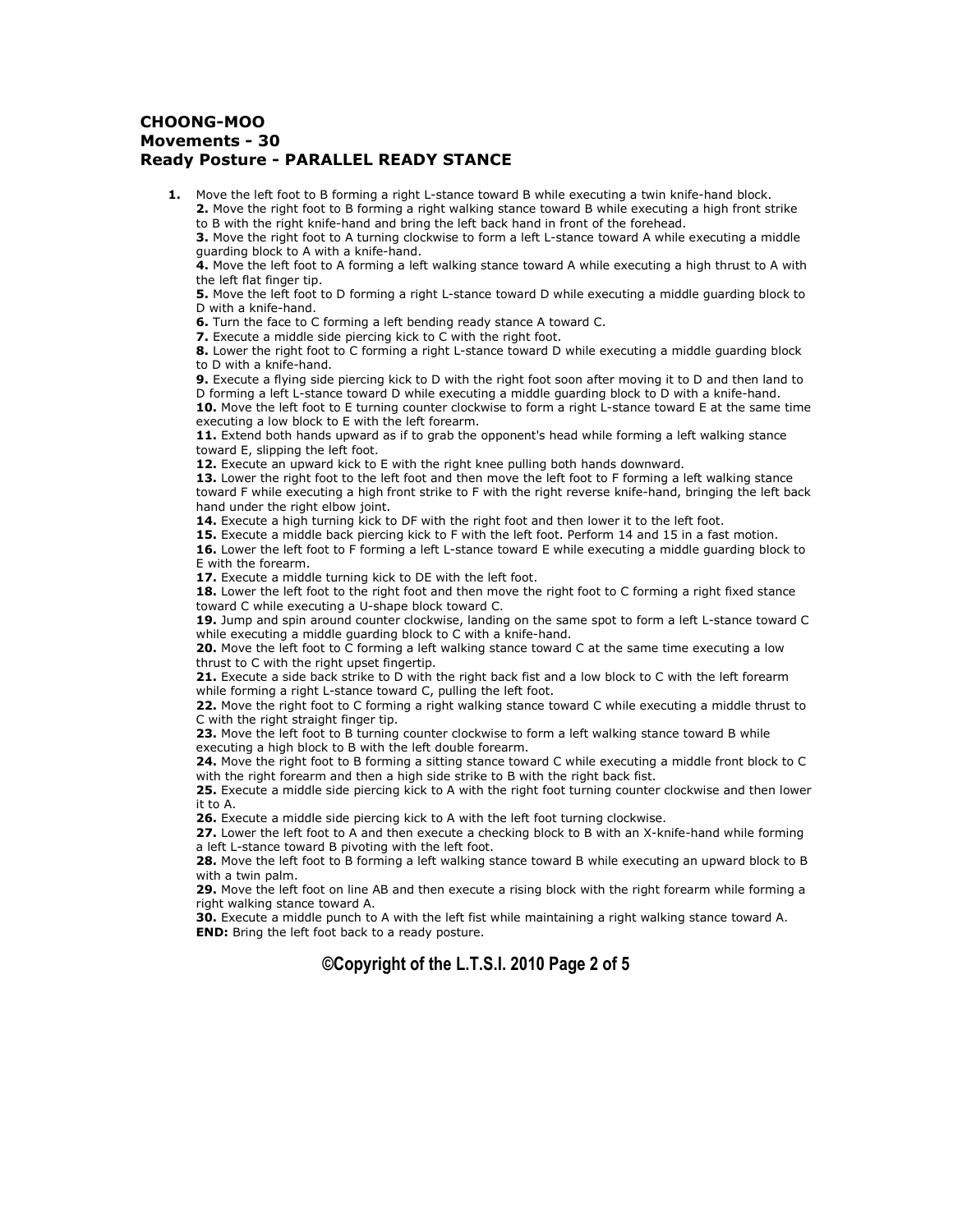| <b>Physical</b>            |                                                                        |                                                                                                                                                                                                                                                       |  |
|----------------------------|------------------------------------------------------------------------|-------------------------------------------------------------------------------------------------------------------------------------------------------------------------------------------------------------------------------------------------------|--|
| <b>Patterns</b>            | All patterns <b>MUST</b> be shown to promote to 1 <sup>st</sup> Degree |                                                                                                                                                                                                                                                       |  |
| <b>Sparring</b>            | 3 X 1 minute Sparring pads on and off / 1 X 2 V 1 Sparring             |                                                                                                                                                                                                                                                       |  |
| 5 X Self<br><b>Defence</b> | 5 combinations of self defence MUST be seen                            |                                                                                                                                                                                                                                                       |  |
| <b>Set Sparring</b>        | One, Two & Three-Step Sparring.                                        |                                                                                                                                                                                                                                                       |  |
| Destruction                | Foot                                                                   | Adult males – one new red board (jumping side kick, twin footed take off L & R).<br>Females – one worn red board (as above).<br>Juniors – one white board (as above).<br>Two air breaks (one hand, one foot) required on a 1 inch piece of pine wood. |  |
|                            | Hand                                                                   | Choice of punch, knife-hand or ridge-hand.                                                                                                                                                                                                            |  |

Г

ī

| Theory:        |                                                                                                                                                                                                                                                                                                                                                                                                                                                                                                          |  |  |
|----------------|----------------------------------------------------------------------------------------------------------------------------------------------------------------------------------------------------------------------------------------------------------------------------------------------------------------------------------------------------------------------------------------------------------------------------------------------------------------------------------------------------------|--|--|
| 1              | Meaning of colour black:<br>Opposite of white therefore, signifying the maturity and proficiency in Tae Kwon Do. It also indicates the<br>wearer's imperviousness to darkness and fear.                                                                                                                                                                                                                                                                                                                  |  |  |
| $\overline{2}$ | Choong Moo: (30 movements)<br>Choong Moo, was the given name to the great Admiral Yi Sun Sin of the Yi Dynasty. He was reputed to have<br>invented the first armoured battleship (Kobukson) which was the precursor of the present day submarine in<br>1592 A.D. The reason why this pattern ends up with a left hand attack is to symbolise his regrettable death<br>having no chance to show his unrestrained potentiality, which was checked by the forced reservation of his<br>loyalty to the King. |  |  |
| 3              | Ready posture for Choong Moo: Narani Junbi Sogi.                                                                                                                                                                                                                                                                                                                                                                                                                                                         |  |  |
| 4              | High section knife hand inward strike: Sonkal Nopunde Anuro Taerigi.                                                                                                                                                                                                                                                                                                                                                                                                                                     |  |  |
| 5              | Flying right side kick: Twimyo Orun Yopcha Jirugi.                                                                                                                                                                                                                                                                                                                                                                                                                                                       |  |  |
| 6              | Reverse knife-hand high front strike: Sonkal Dung nopunde ap Taerigi.                                                                                                                                                                                                                                                                                                                                                                                                                                    |  |  |
| $\overline{7}$ | 360 Spinning knife hand quarding block: Twio Dolmyo Sonkal Daebi Makgi.                                                                                                                                                                                                                                                                                                                                                                                                                                  |  |  |
| 8              | Twin palm upward block: Sang Sonbadak Ollyo Makgi.                                                                                                                                                                                                                                                                                                                                                                                                                                                       |  |  |
| 9              | Meaning of the colour black and the black piping on the uniform:<br>Signifies that the wearer is impervious to darkness and fear.<br>Black piping was worn by the aristocracy in ancient Korea.                                                                                                                                                                                                                                                                                                          |  |  |
| 10             | X Knife Hand Checking Block:-Kyocho Sonkal Momchau Makgi                                                                                                                                                                                                                                                                                                                                                                                                                                                 |  |  |

©Copyright of the L.T.S.I. 2010 Page 3 of 5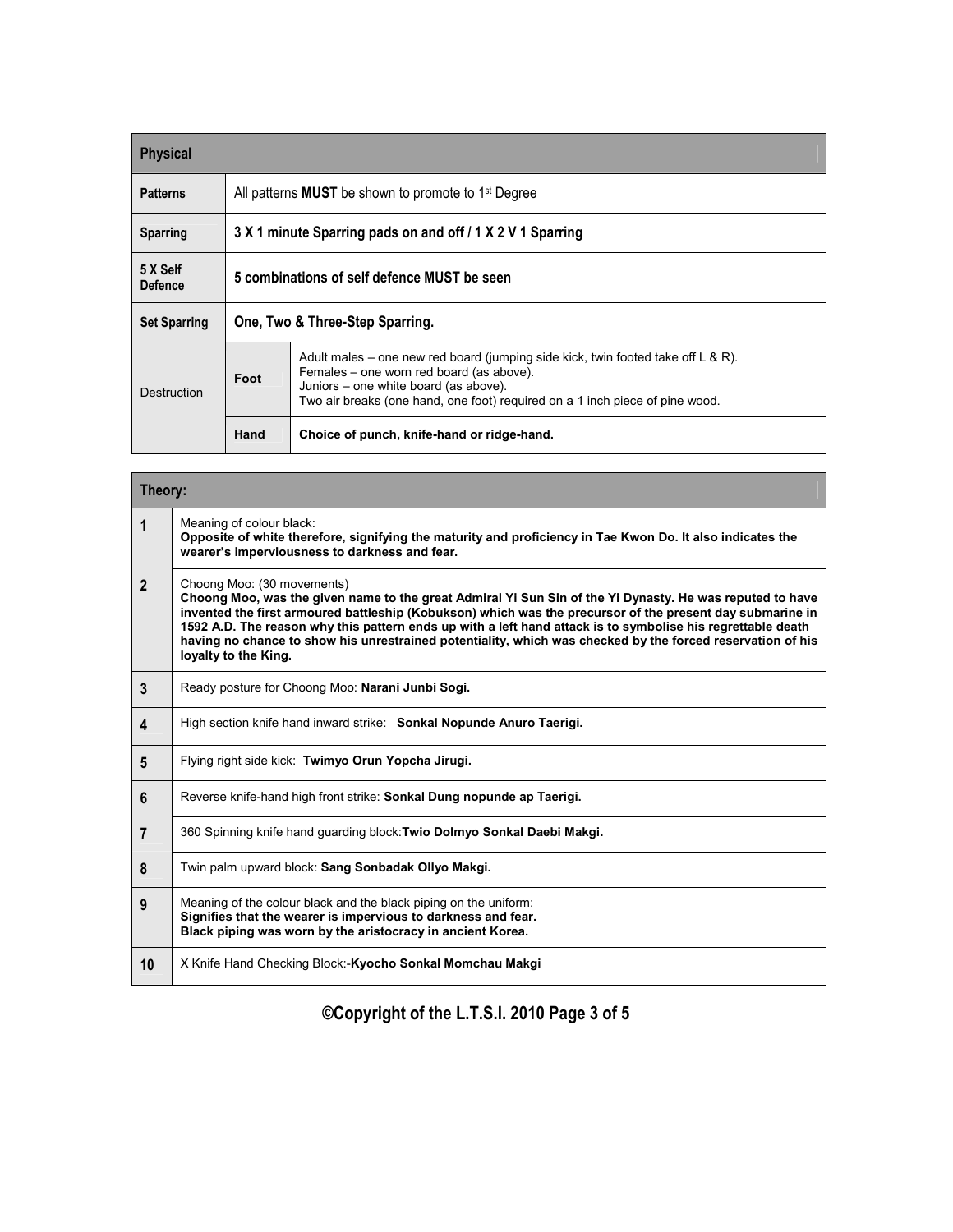## ADDENDUM TO 1ST KUP SYLLABUS

#### THE TENETS OF TAEKWON-DO · TAEKWON-DO JUNGSHIN

#### Courtesy (Ye Ui)

Courtesy can philosophically be described as a means to enlighten human being while maintaining a harmonious society. It can also be described as an ultimate criterion required as a mortal.

Tae Kwon Do students should practise the following elements to build character and conduct their training in an orderly manner:

- 
- 1. To promote the spirit of mutual concessions<br>2. To be ashamed of vour vices. contempting the To be ashamed of your vices, contempting those of others
- 3. To be polite to one another
- 4. To encourage the sense of justice and humanity
- 5. To distinguish instructor from student, senior from junior, and elder from younger
- 6. To behave yourself according to etiquette
- 7. To respect other possessions
- 8. To handle matters with fairness and sincerity
- 9. To refrain from giving or accepting any gift when in doubt

#### Integrity (Yom Chi)

In Tae Kwon Do, the word integrity has a looser meaning than the dictionary definition. One must be able to define right and wrong and have the conscience, if wrong to feel guilt. These are some examples where integrity is lacking:

- 1. The instructor who misrepresents himself and his art by presenting improper techniques to his students because of lack of knowledge or apathy.
- 2. The student who misrepresents himself by 'fixing' breaking materials before demonstrations.
- 3. The instructor who camouflages bad techniques with luxurious training halls and false flattery.
- 4. The student who requests rank from an instructor or attempts to buy it.
- 5. The student who gains rank for ego purposes or a feeling of power.
- 6. The instructor who teaches and promotes his art for materialistic gain.<br>7. The student whose actions do not live up to his words.
- The student whose actions do not live up to his words.
- 8. The student who feels ashamed to seek opinions from his juniors

## Perseverance (In Nae)

There is an old Oriental saying, "Patience leads to virtue or merit", "One can make a peaceful home by being patient for a hundred times." Certainly, happiness and prosperity are most likely brought to the patient person. To achieve something, you must first set your goal, than constantly persevere. Robert Bruce learned his lesson of perseverance from the persistent efforts of a lowly spider. It was his perseverance and tenacity that finally enabled him to free Scotland in the fourteenth century. One of the most important secrets in becoming a leader of Taekwon-do is to overcome every difficulty by perseverance.

Confucious said : "One who is impatient in trivial matters can seldom achieve success in matters of great importance !"

## Self Control (Guk Gi)

This tenet is extremely important inside and outside the do-jang, whether conducting yourself in free sparring, or in one's personal affairs. A loss of self control in free sparring can prove disastrous to both student and opponent. An inability to live and work within one's capability or sphere is also a lack of self control.

According to Lao-Tzu : "The term of stronger is the person who wins over himself rather than someone else. ©Copyright of the L.T.S.I. 2010 Page 4 of 5